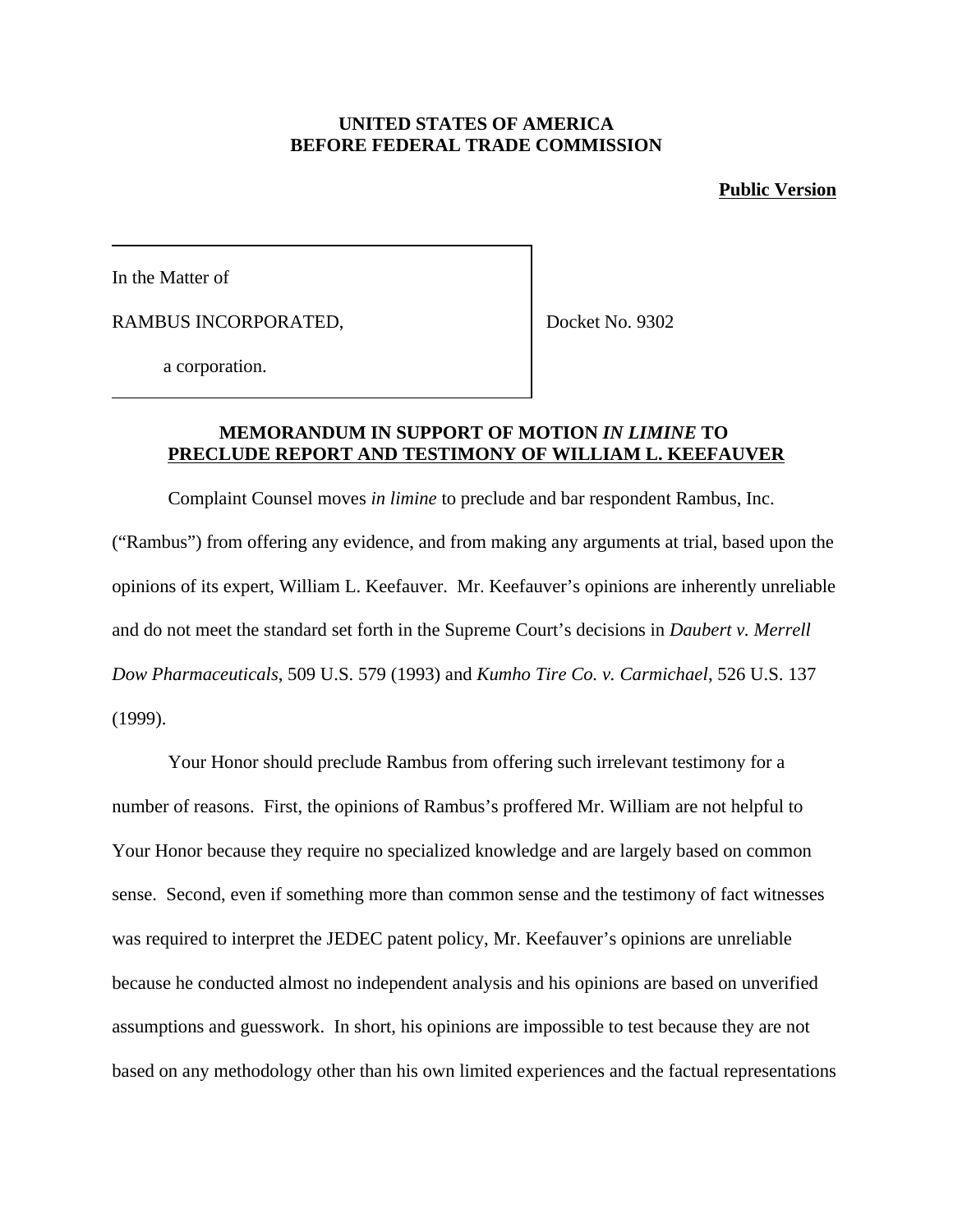of Rambus's counsel. Expert opinion that is not grounded in the facts of the case does not assist the trier of fact and, therefore, is not admissible. Finally, this is an obvious attempt to use purported expert testimony to relitigate facts decided against Rambus by the Federal Circuit in the *Infineon v. Rambus*<sup>1</sup> litigation; *i.e.*, that the JEDEC patent policy required the disclosure of patent applications.

#### **ARGUMENT**

## **I. Legal Standard**

Expert testimony is admissible if: (1) the testimony is based upon sufficient facts or data; (2) the testimony is the product of reliable principles and methods; and (3) the witness has applied the principles and methods reliably to the facts of the case. Federal Rule of Evidence 702. The party offering the expert testimony bears the burden of demonstrating that the proffered testimony meets these requirements. *ID Security Systems Canada, Inc. v. Checkpoint Systems, Inc.*, 198 F. Supp.2d 598, 602 (E.D.Pa. 2002). This standard applies to all subjects of expert testimony, "whether it relates to areas of traditional scientific competence or whether it is founded on engineering principles or other technical or specialized expertise." *Kumho Tire Co., Ltd. v. Carmichael*, 526 U.S. 137, 141 (1999).

The issue before Your Honor relates to an expert with specialized knowledge, rather than scientific expertise. Mr. Keefauver intends to offer opinions interpreting the meaning and scope of the JEDEC patent policy during Rambus's tenure as a member. For the purpose of this motion, Complaint Counsel does not challenge directly Mr. Keefauver's specialized knowledge.

<sup>&</sup>lt;sup>1</sup> Rambus Inc. v. Infineon Technologies AG, 155 F. Supp. 2d 668 (E.D. Va. 2001), *vacated in part, aff'd in part, rev'd in part, and remanded*, 318 F.3d 1081 (Fed. Cir. 2003).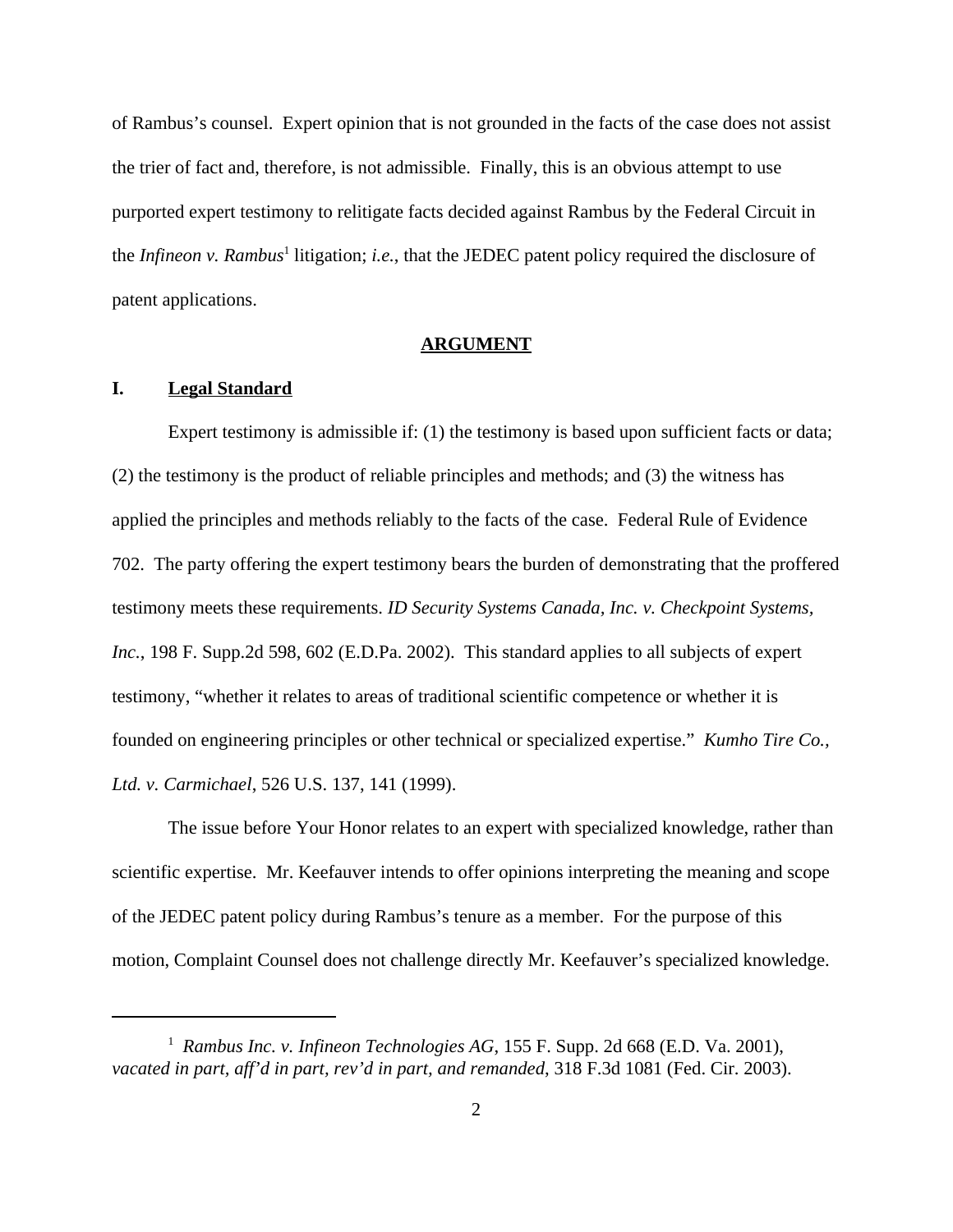But even qualified experts are not permitted to testify concerning lay matters which the trier of fact is able to understand without the expert's assistance. *Andrews v. Metro North Commuter R. Co.*, 882 F.2d 705, 708 (2d Cir. 1989). Furthermore, the expert's opinion must be based upon some recognized scientific method. *Niebur v. Town of Cicero*, 136 F. Supp.2d 915, 918-19 (N.D.Ill. 2001). Testimony that does not reflect a reliable body of genuine specialized knowledge and is nothing more than common sense is not admissible. *Id.* at 919. Mr. Keefauver's proffered testimony is flawed because the testimony addresses lay matters that Your Honor can fully comprehend through the fact witnesses, the testimony is not based on any specialized knowledge, and the underlying assumptions supporting his theory are inherently unreliable.

## **II. Mr. Keefauver's Opinions Are Not Helpful to the Trier of Fact Because His Opinions Require No Specialized Knowledge or Expertise**

The only patent policy at issue in this case is the patent policy adopted and published by JEDEC. That policy is contained in JEDEC's Manual of Organization and Procedure.<sup>2</sup> Under the guise of expert testimony, Rambus seeks to have Your Honor consider the policies of selected other standard-setting organizations ("SSOs") in interpreting the JEDEC policy. According to Rambus, these non-JEDEC patent policies are relevant because JEDEC members would have understood the JEDEC patent policy only by reference to patent policies having nothing at all to do with JEDEC. The patent policies of unaffiliated organizations, such as ANSI, SEMI, VESA, ITU, and TIA, are plainly irrelevant. There is no evidence that JEDEC's policy is

<sup>&</sup>lt;sup>2</sup> The Manual of Organization and Procedure has undergone various revisions over the years, none of which have altered the obligations of members under the patent policy. The revision most relevant to the current dispute is revision 21-I, which was published in October 1993 and was in effect through Rambus's resignation from JEDEC in June 1996. **[Tab 3]**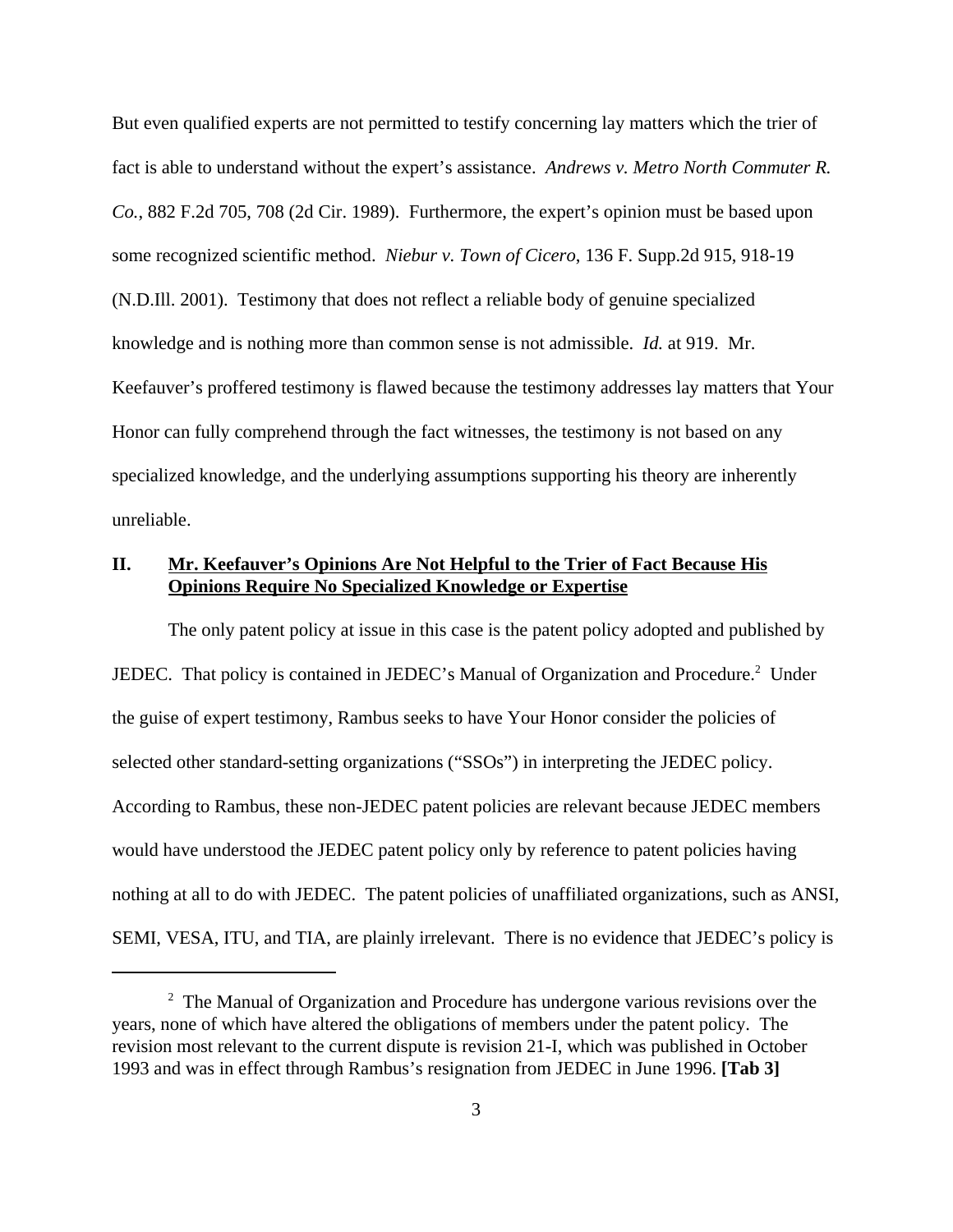subordinate to or controlled by any of these organizations.<sup>3</sup> Nevertheless, Rambus hopes to further complicate this case by introducing evidence of the patent policies of several irrelevant SSOs. The fundamental flaw in Rambus's strategy is that it seeks to circumvent the factual findings of the Federal Circuit by introducing through an expert evidence that is nothing more than gussied up factual assertions that have been contradicted by virtually every witness. Instead of relying on an expert who formed his opinions without regard to the record, Your Honor easily could resolve these issues by considering the testimony of fact witnesses who likely are more qualified than Mr. Keefauver to render expert analysis.

In addition to the utter lack of relevance of the non-JEDEC patent policies, Mr. Keefauver's opinions are not helpful because they are based on simple common sense. Even assuming that interpretation of the JEDEC patent policy is a proper subject of expert testimony,

Mr. Keefauver readily admits that some of his opinions are based on "common sense."

- Q: . . . What is the basis for your statement that SDOs would be loathe to undertake an effort to design around them [patent applications]?
- A: Most of my conclusion is <u>common sense</u>.
- Q: Could you explain your understanding of the term or the phrase "might be involved?"
- A: ... so I think one has to apply a rule of reason and put it in context to come up with a common sense interpretation of the term.

<sup>&</sup>lt;sup>3</sup> JEDEC was and continues to be affiliated with EIA. Nevertheless, JEDEC and other entities affiliated with EIA, was free to adopt a patent policy that fit their peculiar needs. In any event, there is no inconsistency between the JEDEC policy and the EIA policy. Kelly Dep. (2/26/03) at 41:24-42:8, *In the Matter of Rambus, Inc.* (he understood the EIA policy to require disclosure of patent applications since he began working at EIA in September 1990). **[Tab 4]**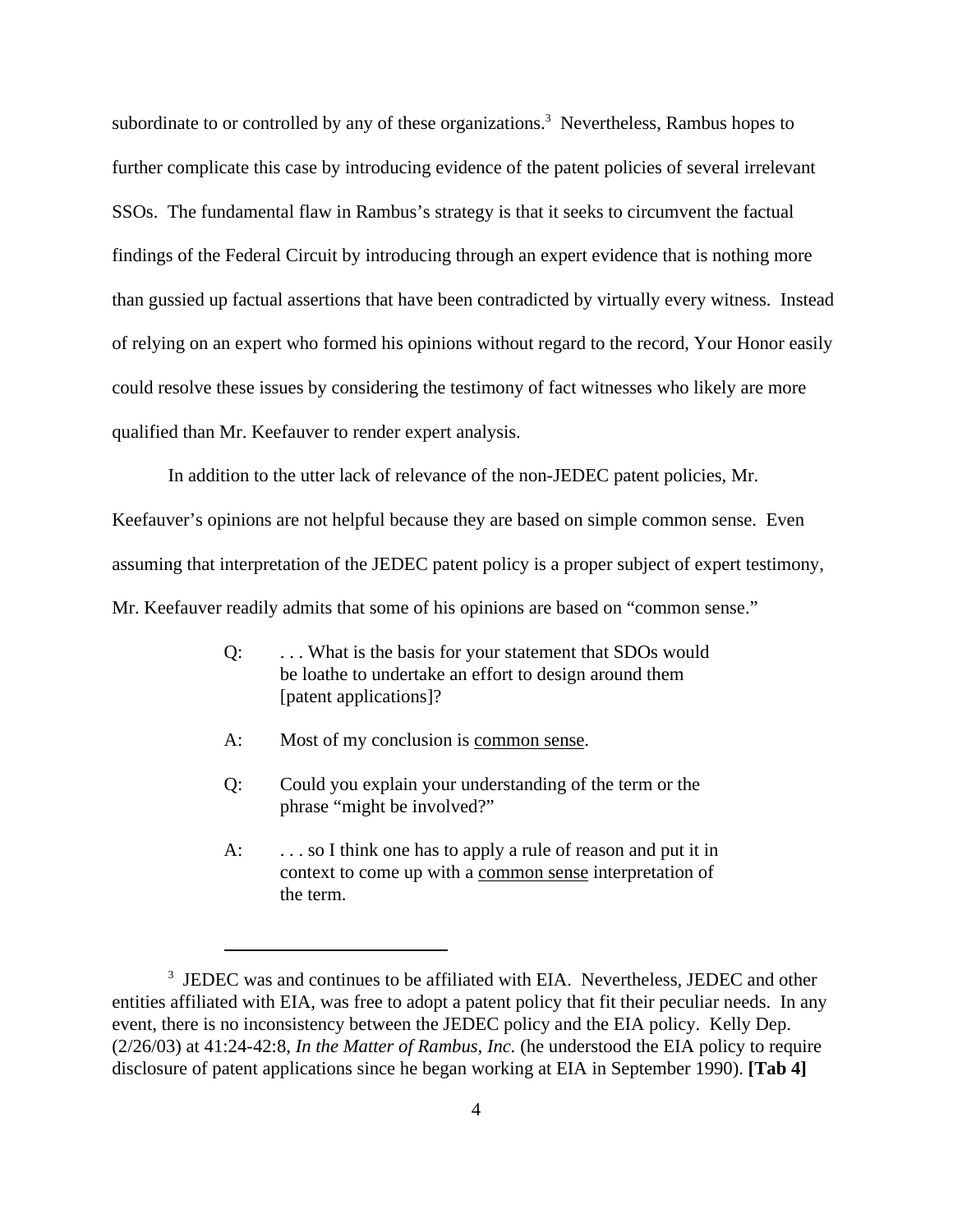Keefauver Dep. 3/4/03 ("Keefauver Dep.") at 61:9-62:2, *In the Matter of Rambus, Inc.* **[Tab 2]**. Complaint Counsel agrees that a common sense reading of the Jedec Manual of Procedure and the conduct of the JEDEC participants would provide an appropriate basis for Your Honor to determine Rambus's obligations under the patent policy. Common sense, however, does not require the assistance of an expert - not matter how well qualified. *Niebur*, 136 F. Supp.2d at 918-19 ("even a supremely qualified expert cannot waltz into the courtroom and render opinions unless those opinions are based upon some recognized scientific method.") (citations omitted).

Expert testimony should be excluded when the expert offers opinions on lay matters that the trier of fact is capable of understanding without the expert's assistance. *Andrews*, 882 F.2d at 708. Mr. Keefauver's admissions during his deposition reveal that specialized knowledge or training is not required to understand the requirements of the JEDEC patent policy. The only thing Mr. Keefauver did was to read the policy, try to put it in context, and make a common sense judgment. Keefauver Dep. at 61:18-62:2 **[Tab 2]**. Although courts have recognized that sometimes it may be difficult to distinguish genuine expertise from "something that is nothing more than fancy phrases for common sense,"<sup>4</sup> no such difficulty is found here. Mr. Keefauver's testified that his opinions are based on common sense and without regard to the evidence in the record.

To the extent that Mr. Keefauver's opinions are not explicitly based on common sense, they appear to be based on: (1) a simple reading of the plain language of the JEDEC patent policy and the patent policies of six other SSOs; (2) his experience as an employee of AT&T and

<sup>4</sup> *See Niebur*, 136 F. Supp.2d at 919 (quoting *United States v. Hall*, 93 F.3d 1337, 1342 (7th Cir. 1996)).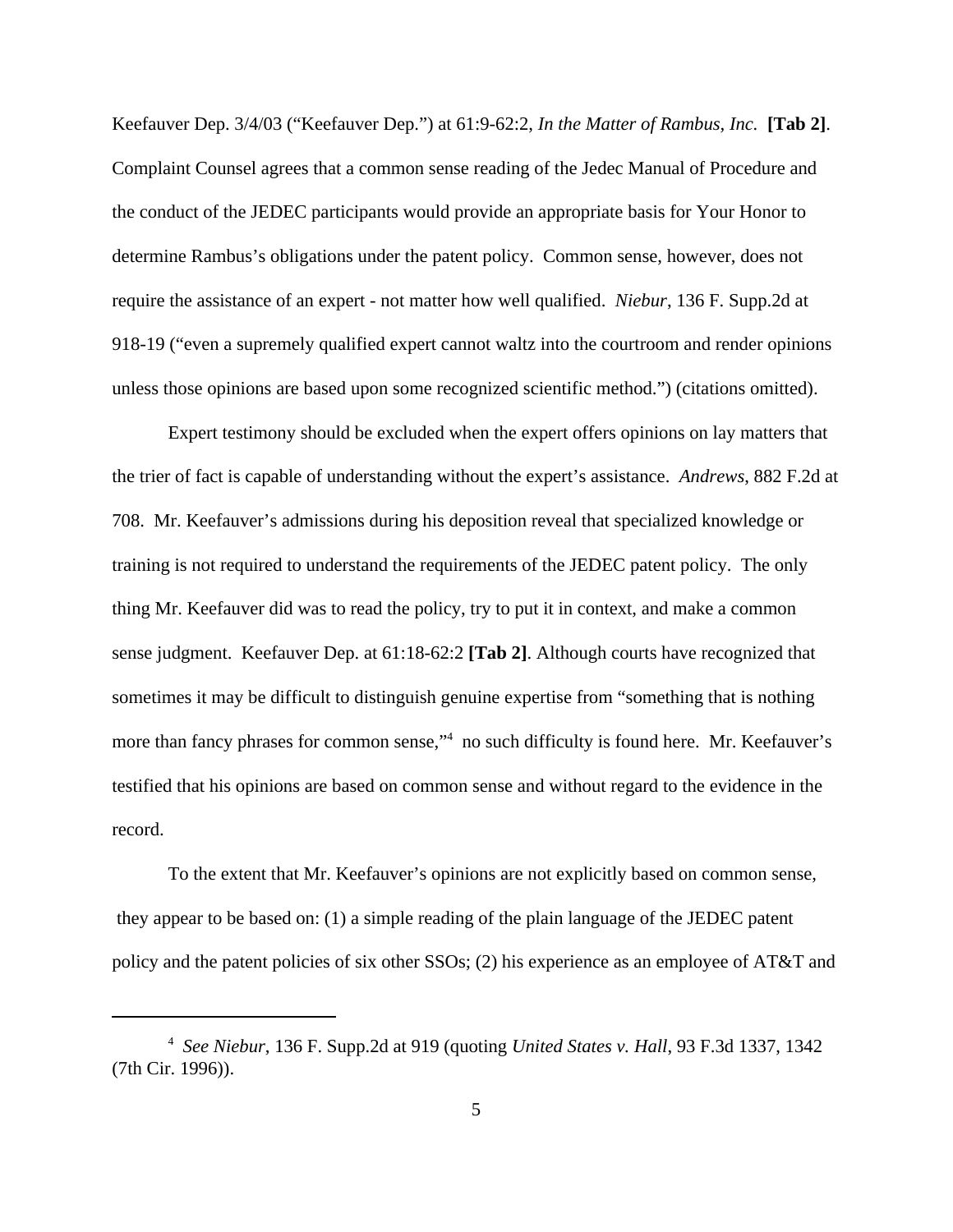Bell Labs; and (3) the untested factual assertions of Rambus's outside counsel. *Expert Report of William L. Keefauver* ("Keefauver Rep.") at par. 4 **[Tab 1]**; Keefauver Dep. at 55:2-8 **[Tab 2]**. None of these bases require any specialized knowledge or expertise.

Mr. Keefauver's testimony is no more helpful in interpreting the JEDEC patent policy than the dozens of engineers and JEDEC participants on Complaint Counsel's and Rambus's witness lists. When asked how one could become an expert in this field, Mr. Keefauver responded that after working for less than ten years at one of the companies involved in this area "a certain amount of knowledge rubs off after a while." Keefauver Dep. at 73:5-74:6 **[Tab 2]**. By his definition, Farhad Tabrizi, Tom Landgraf, Ilan Krashinsky, Dr. Betty Prince, Hans Wiggers, and many others are all experts. But they all are more qualified than Mr. Keefauver to opine on the meaning of the JEDEC patent policy because they have practical experience in interpreting and applying the policy in real life situations.

Finally, the interpretation of the JEDEC patent policy is a lay matter and is not a proper subject of expert testimony. Indeed, during the *Infineon* litigation Rambus agreed with the Court that interpretation of the JEDEC patent policy was not the proper subject of expert testimony. Rambus's counsel objected to witnesses giving opinion testimony regarding the meaning of the patent policy. Rambus's objection, however, was not limited to lay witnesses attempting to provide expert opinions. In fact, Rambus's attorney stated "I don't think it's [the JEDEC patent policy] a proper subject of expert testimony." Testimony of John Kelly, April 30, 2001, Trial Tr. at 251, *Rambus v. Infineon* **[Tab 5]**. The court agreed, stating "No, it isn't. That's why it wouldn't make any sense to designate him [John Kelly] as an expert." *Id.* Rambus cannot object to expert testimony in one proceeding, but then seek to admit expert testimony concerning the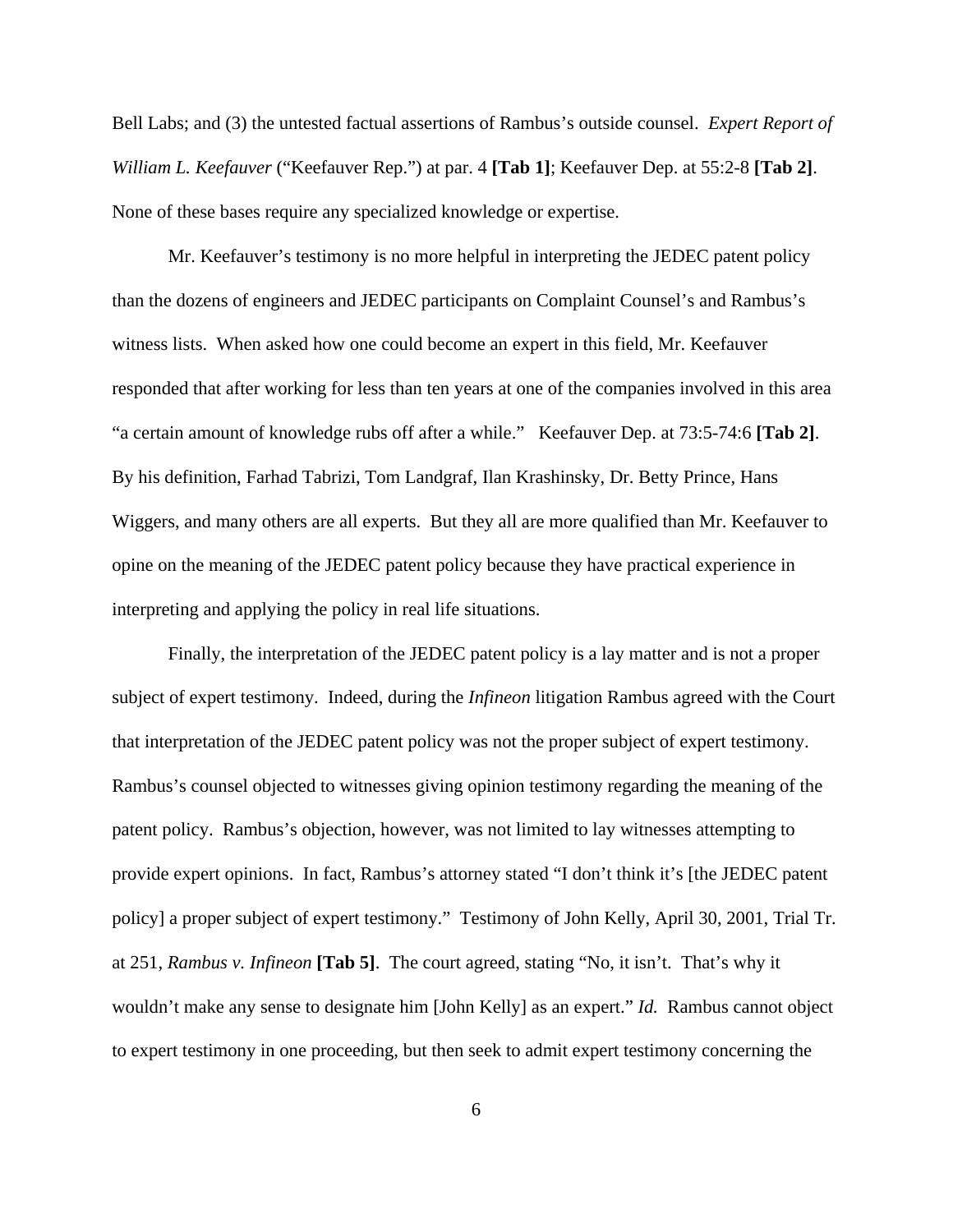identical issue in another proceeding.

## **III. Mr. Keefauver's Opinions Are Unreliable Because They are Based on Insufficient Data and Untested Facts**

The data undergirding Mr. Keefauver's opinion is unreliable and inadmissible, or what Judge Milton Shadur in the Northern District of Illinois might call, "the Rule 702 equivalent of what in early computer vocabulary bore the label 'GIGO' ("garbage in, garbage out"). *Kay v. First Continental Trading, Inc.*, 976 F.Supp. 772, 776 (N.D.Ill. 1997) (rejecting expert's opinion for using unreliable information). Mr. Keefauver's opinions are unreliable because of the glaring lack of due diligence to gather the most basic data to support his theory. While Mr. Keefauver understands that there are dozens of standard setting organizations just in the United States, his review is limited to the patent policies of only six, including JEDEC's.<sup>5</sup> This fact is significant because Mr. Keefauver's conclusion is based, in large part, on the theory that JEDEC members would have understood the requirements of the JEDEC patent policy in light of their experience in other SSOs. Keefauver Rep. at par. 2(b) (experience with other SSOs "would have set the foundation for their 'common understandings'" of the JEDEC policy). **[Tab 1]**. As discussed below, Mr. Keefauver performed no investigation to verify his guesses. Keefauver Dep. at 36:18-37:8 **[Tab 2]**. But even if he had verified whether JEDEC members also were members of ANSI or SEMI, his sampling of six or eight out of hundreds of SSOs is insufficient to produce reliable results. Thus, assuming *arguendo* that Mr. Keefauver's general theory is true (and it is

<sup>5</sup> Keefauver Dep. at 24:13-18 (citing EIA, TIA, IEEE, JEDEC, VESA, and SEMI). **[Tab 2]**. Although his report relies upon the ANSI patent policy, Mr. Keefauver noted correctly that ANSI is not an SSO. *Id.* at 24:24-25:2. Mr. Keefauver also was vaguely familiar with the patent policies of two international SSOs, CCITT and ITU, but those do not appear to form the basis of his opinion and are not mentioned in his report. *Id.* at 29:18-30:17.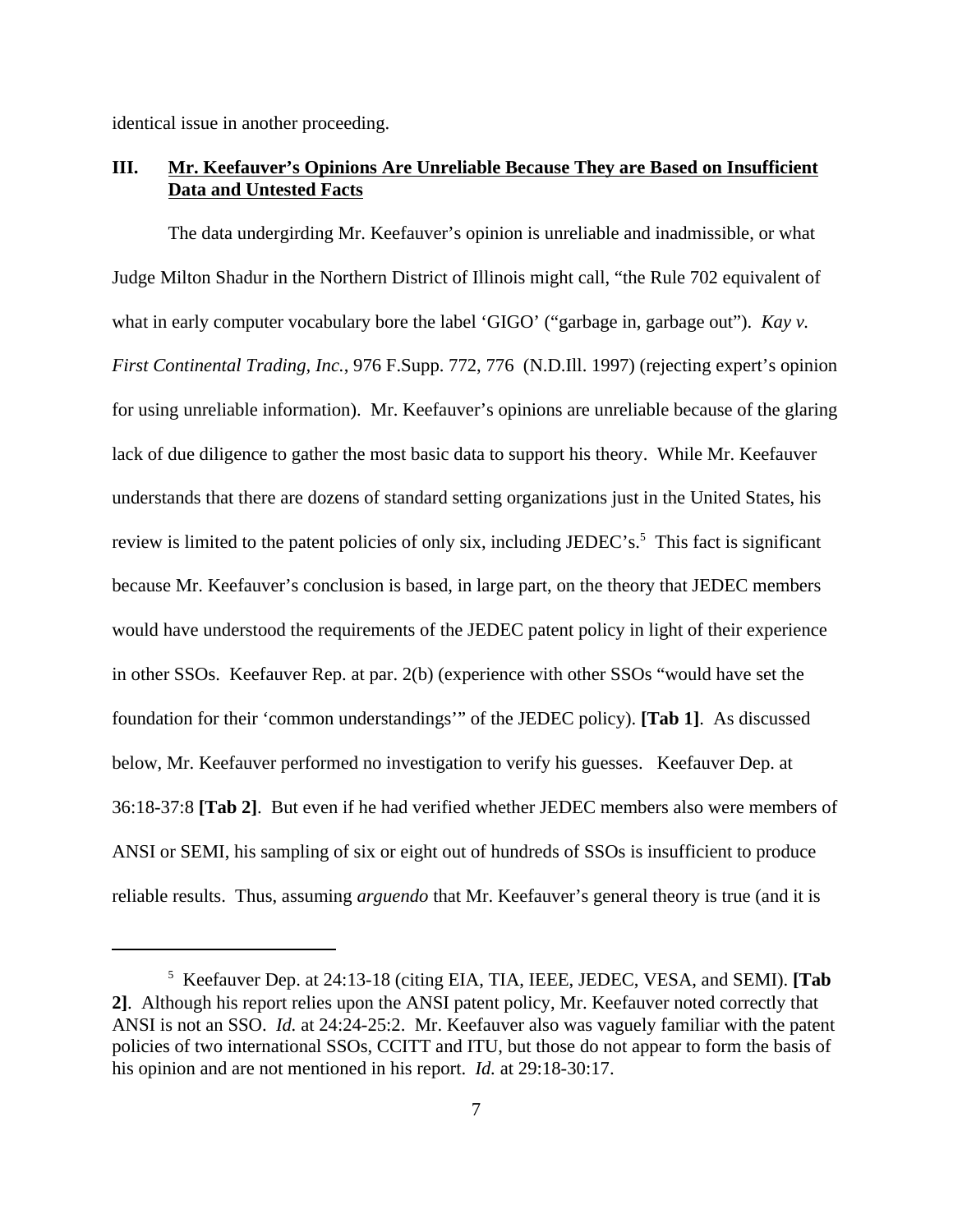not), he provides no reason why his selection of these five non-JEDEC SSOs is particularly relevant to the exclusion of the dozens of other SSOs operating in the United States. There is no evidence that the five non-JEDEC patent policies that he reviewed are in any way representative of the field. By sampling only a limited number of SSO patent policies and guessing at which other SSOs JEDEC members would have participated in, Mr. Keefauver does not provide Complaint Counsel or Your Honor with a sufficient factual basis upon which to test his theory.<sup>6</sup>

As noted, Mr. Keefauver's opinion primarily is based on the fiction that JEDEC members would have understood the JEDEC patent policy in light of the policies of other SSOs to which they belonged. But there is not a scintilla of evidence in the record to support the basic assumptions underlying this theory.

- Q: What is the basis for your statement that the JEDEC members were also members of these other high-tech SDOs?
- A: Well, I looked at the companies who participated in JEDEC, and were members of JEDEC, and I'm personally familiar with most of them, with their technology, and most of them are companies with technology interests which impact all of these SDOs. And from the fact that they participate in JEDEC, I assume that they also participate in these other SDOs.
- Q: Did you do any investigation to determine whether or not your assumption was correct?
- A: No, I did not.

<sup>6</sup> *See IQ Product Co. v. Pennzoil Products Co.*, 305 F.3d 368, 376 (5th Cir. 2002) (excluding two experts when neither conducted any market or survey research or any data subject to testing and one of the opinions was based on common sense). Mr. Keefauver did not even know whether Rambus, his own client, participated in other SSOs. Keefauver Dep. at 38:12-13 ("Rambus, I don't know, they certainly should be [participating in IEEE].") **[Tab 2]**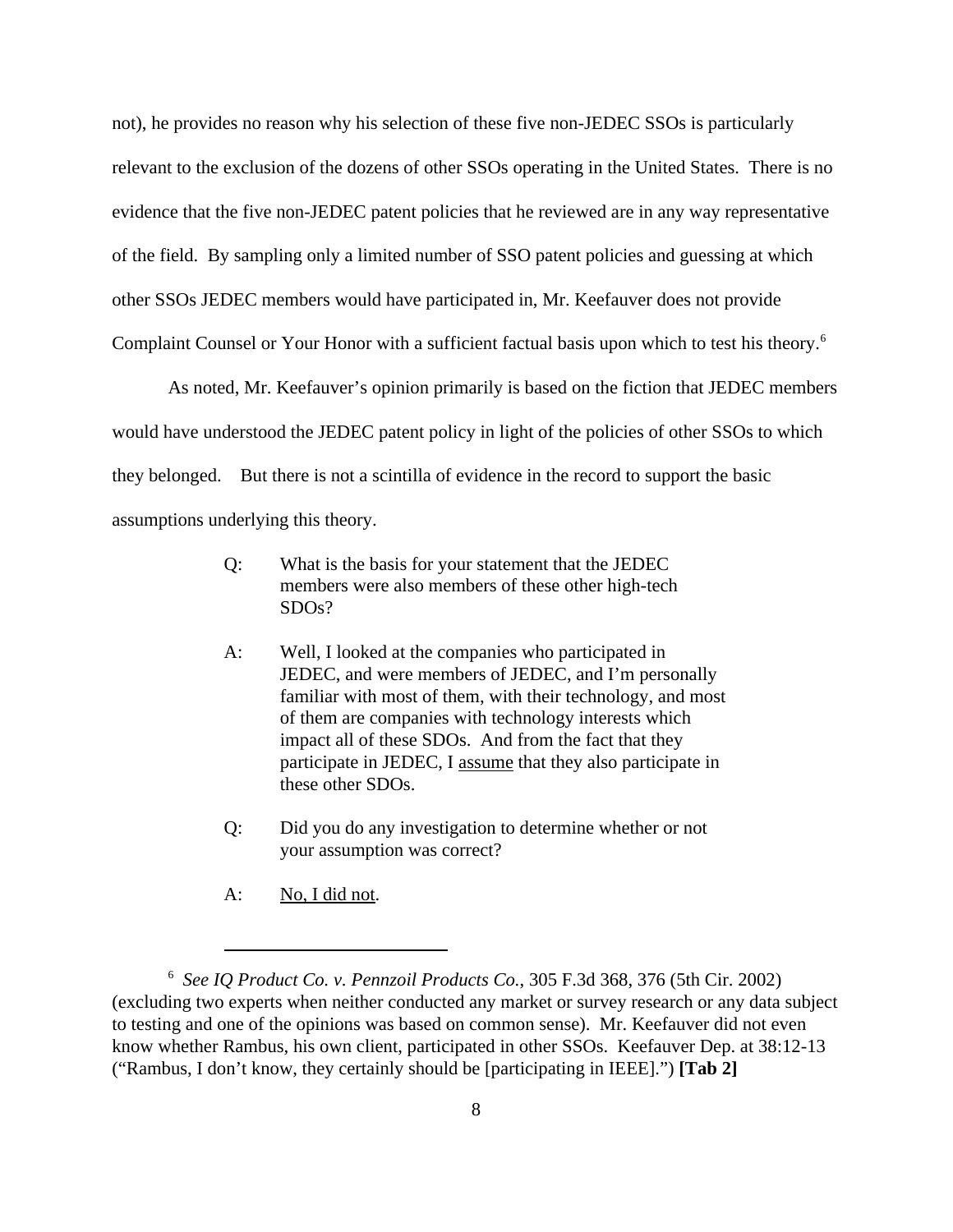Keefauver Dep. at 36:18-37:8. **[Tab 2]**. When later asked whether his opinion that JEDEC members would "reach a corporate understanding of what the various patent policies are" is based on any evidence in the record, he replied "No, it's not." *Id.* at 40:12-19. In short, Rambus seeks to have Your Honor rely on an opinion that is not based on the facts of this case, but based solely on Mr. Keefauver's "common sense" reading of the JEDEC patent policy and unverified assumptions concerning JEDEC members's participation in other organizations.

Mr. Keefauver's assumptions should have been easy to verify through a minimal amount of discovery. Rambus could have asked JEDEC members about their participation in other SSOs, but it did not. A few simple questions on an issue that is fundamental to Mr. Keefauver's opinions would not have unduly complicated the discovery process. Instead of making this minimal effort, Rambus would prefer Your Honor to rely upon Mr. Keefauver's guesses and common sense.

Although Rambus did not deem it necessary to ask real witnesses about their experiences with other SSOs, Complaint Counsel did. In response to Complaint Counsel's questions, J. Reese Brown, a long-time JEDEC attendee and retired employee of UNISYS, testified concerning his experience with Mr. Keefauver's selection of SSOs:

- Q: Are you familiar with an organization called TIA?
- A: Vaguely.
- Q: Are you a member of it - or have you ever been a member of it?
- A: I've never had any association with it at all.
- Q: Have you ever read TIA's patent policy?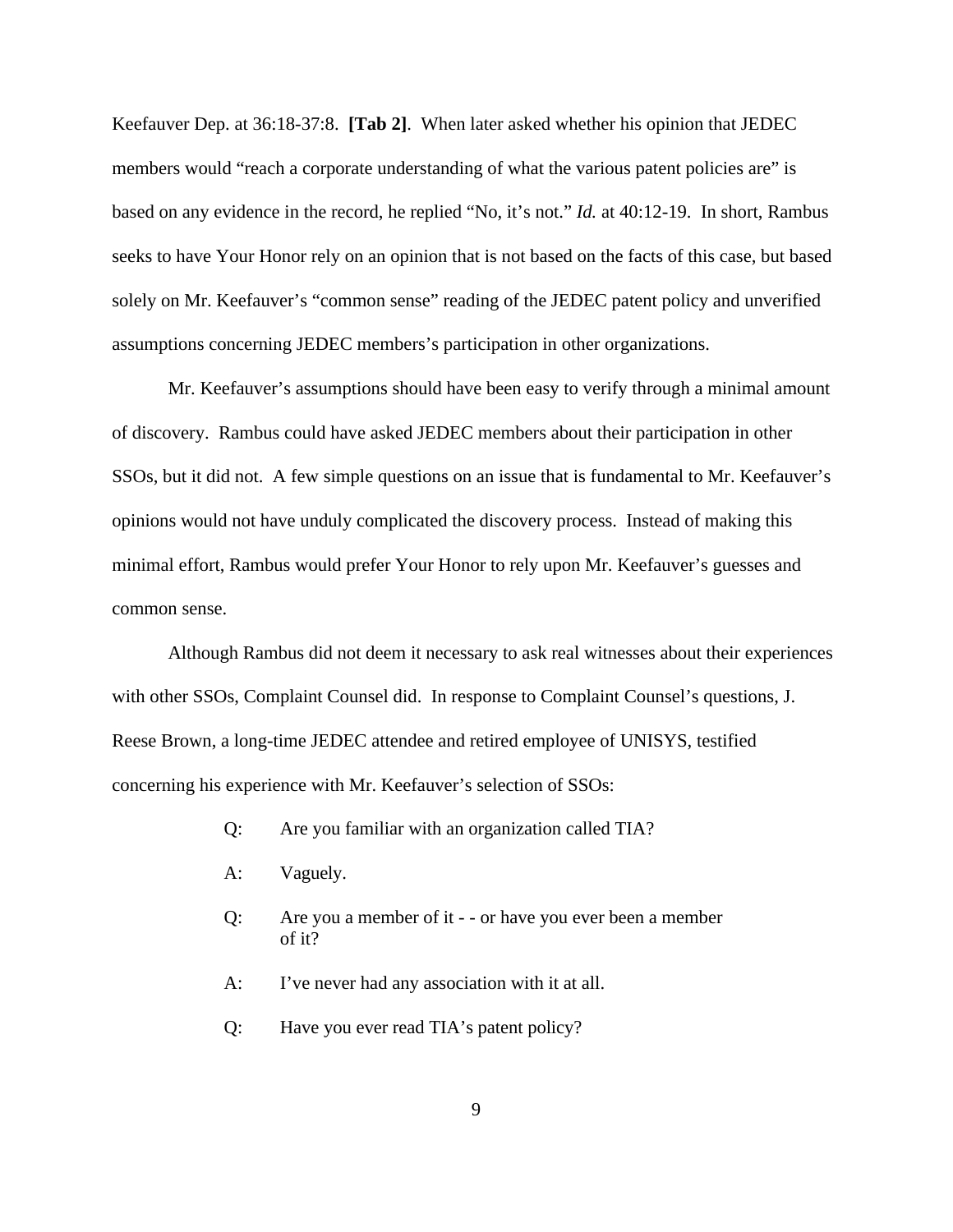- $A:$  No.
- Q: Have you ever read ANSI's patent policy?
- A: Not that I recollect.
- $*$   $*$   $*$ Q: During the - - any of the time that you were active in IEEE, did IEEE have a patent policy?
- A: They probably did, but I am unaware of any of the details of it.
- Q: Are you familiar with a group called SEMI?
- A: Vaguely. Semiconductor Electronic Manufacturers Association or Institute or something like that.

 $*$   $*$   $*$ 

- Q: During that time, 1991 to 1996, did you ever read SEMI's patent policy?
- $A:$  No.

Brown Dep. 1/22/03 at 53:17-55:12, *In the Matter of Rambus, Inc.* **[Tab 6]**. The record shows that not a single witness has testified that he or she interpreted the JEDEC patent policy in light of the patent policy of another SSO.<sup>7</sup> More importantly for this motion, however, is that Rambus never even bothered to ask. Because Rambus never asked such basic questions, Mr. Keefauver's opinions are not grounded in any facts.

 $7$  Dr. Betty Prince testified that although she had never seen the ANSI patent policy, she understood it to be the same as the JEDEC policy. Prince Dep. 2/24/03 at 173:2-16, *In the Matter of Rambus, Inc.* **[Tab 7]**. But her understanding is directly contrary to what Rambus and Mr. Keefauver would have Your Honor assume. Dr. Prince incorrectly understood that the ANSI policy *did* require the disclosure of patent applications. *Id.* Thus, even if Mr. Keefauver's basic premise is true, his application of the theory to the facts of this case is highly suspect. Based on Dr. Prince's testimony, it is more likely that JEDEC participants would have interpreted the patent policies of other SSOs in light of JEDEC's requirements, not the converse.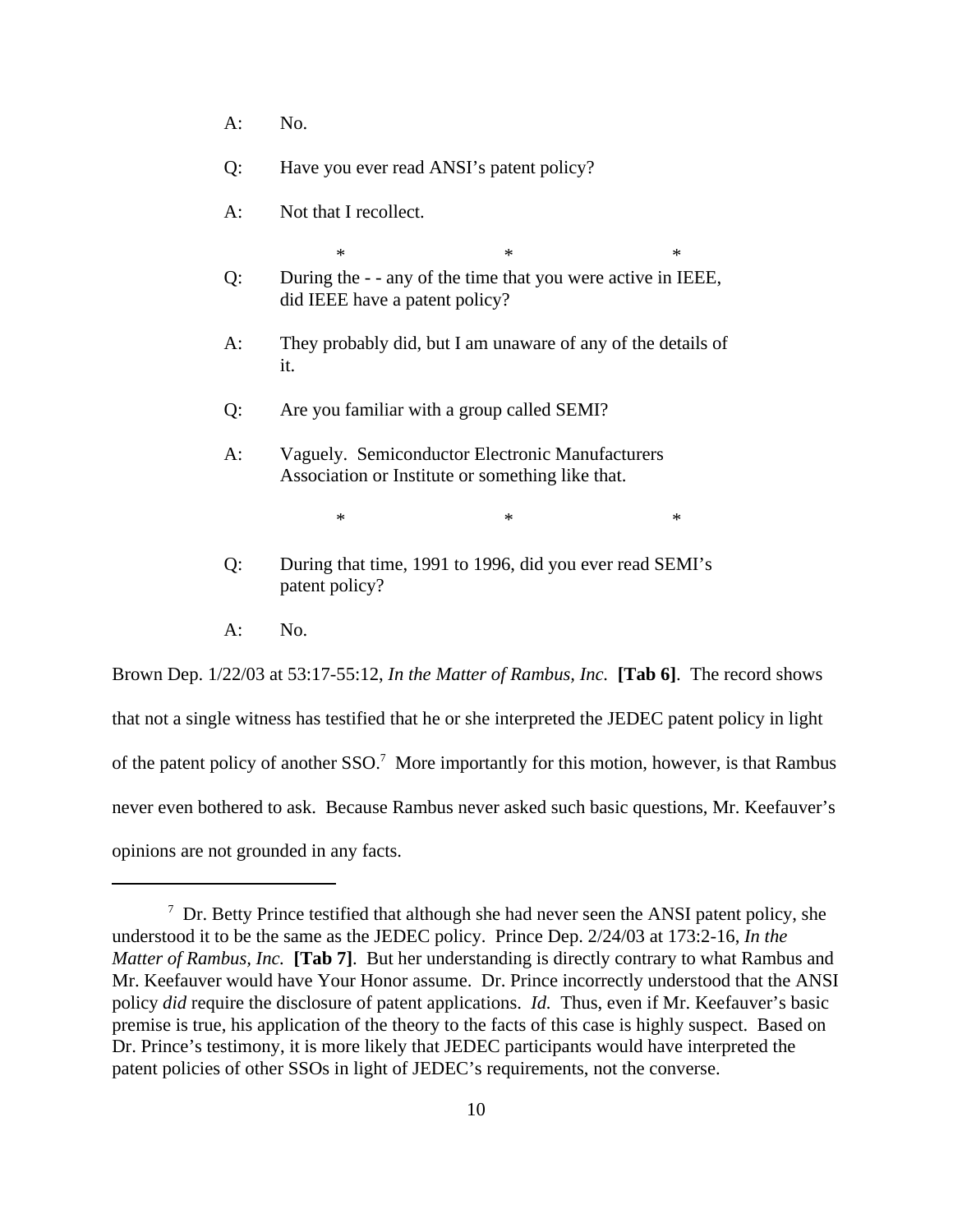Apparently, Mr. Keefauver defines "members" as the companies that send employees to participate in JEDEC. While this is technically accurate, it is also misleading. Even if the corporate members participate in other SSOs, there is no evidence in the record or in Mr. Keefauver's report or testimony that indicates: (1) how information regarding non-JEDEC patent policies is provided to the employees who participate in JEDEC; or (2) why a corporate member or its participating employee would disregard the plain language of the JEDEC patent policy and the course of conduct in JEDEC meetings in favor of following the patent policy of another organization.

Mr. Keefauver's opinions also are not helpful to Your Honor because he relies upon the untested factual contentions of Rambus's lawyers. For example, paragraph 26 of the Keefauver report states that the JEDEC Manual of Organization and Procedure 21-I was distributed only to committee chairpersons. When asked for the basis of that statement, Mr. Keefauver responded that he asked "Ijay Palansky [Rambus's outside counsel] what the distribution was of this manual." Keefauver Dep. at 55:2-55:8 **[Tab 2]**. Obviously, Mr. Palansky's "testimony" is inadmissible and speculative. Similarly, any expert opinion that relies on the factual representations of counsel is just as inadmissible and speculative. Upon further questioning, Mr. Keefauver was unable to identify the testimony of a single witness who did not receive the 21-I manual.<sup>8</sup> Of course, given that he essentially disregarded the record, it is not clear that any

<sup>8</sup> Keefauver Dep. at 55:18-21 **[Tab 2]**. Rambus's Memorandum in Support of Summary Decision argues that Rambus did not receive the 21-I manual. (Mem. at 22). Rambus's claim is downright preposterous given that Richard Crisp admitted receiving a copy in 1995, reading it, and understanding that it applied to patent applications. Crisp Dep. 8/10/01 at 851:8-853:4, *Micron v. Rambus* **[Tab 8]**. Your Honor can only assume that the copy Mr. Crisp received in 1995 fell victim to Rambus's document destruction program and, therefore, assertions concerning the non-receipt of the 21-I manual should viewed in light of Judge Timony's rulings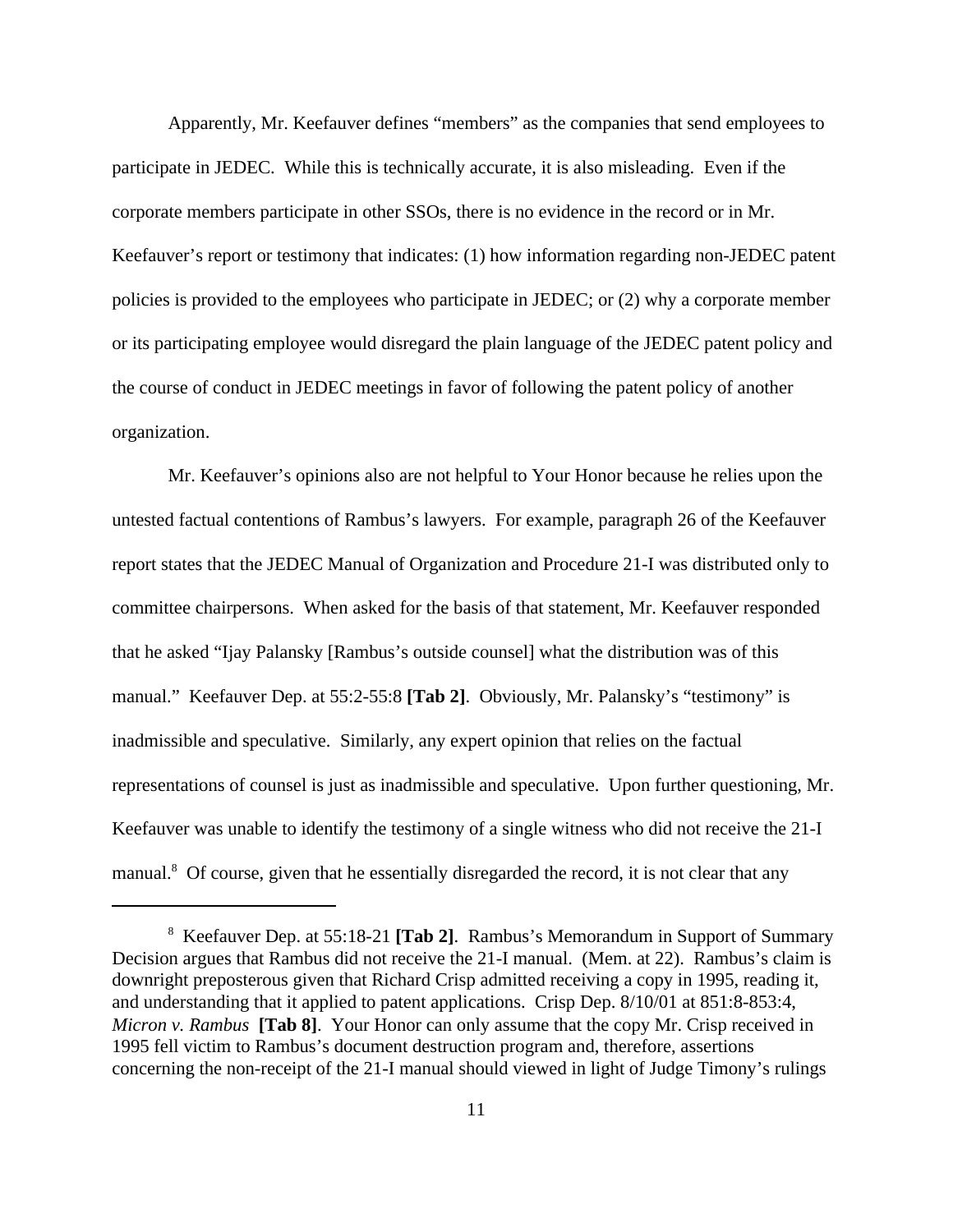testimony on this issue would have influenced his opinion. Again, the lack of effort to verify basic facts renders Mr. Keefauver's opinions unreliable and, therefore, inadmissible. Rambus could have asked non-Chairman participants whether they received the 21-I Manual, but it either did not ask or it did not provide Mr. Keefauver with the answers. Now Rambus seeks to profit from its lack of diligence by offering Mr. Keefauver's musings. *Mitchell v. Gencorp, Inc.*, 165 F.3d 778, 781 (10th Cir. 1999) (rejecting expert testimony where conclusions were little more than guesswork). As Judge Posner explained in *In re James Wilson Associates*, 965 F.2d 160, 173 (7th Cir. 1992) (citation omitted),

> If for example the expert witness (call him A) bases his opinion in part on a fact (call it  $X$ ) that the party's lawyer told him, the lawyer cannot in closing argument tell the jury, "See, we proved X through our expert witness, A."

Likewise, Rambus cannot introduce its attorney's testimony as proof of the distribution of the JEDEC Manual of Organization and Procedure. Nor may it rely on Mr. Keefauver's opinions, which explicitly are based on attorney testimony.

Mr. Keefauver's opinions also are unreliable because he could not identify any

independent or authoritative survey or other data that would be a reliable substitute for his failure

on the collateral estoppel effect of Rambus's efforts to destroy documents in advance of litigation. (*See Order Granting Complaint Counsel's Motion for Collateral Estoppel*, dated February 26, 2003). **[Tab 9]** Moreover, Rambus did produce a copy of the 21-H manual (R173484) **[Tab 10]**, which was the predecessor of 21-I even though no Rambus employee was ever a committee chair. Complaint Counsel is entitled to an inference that Rambus received 21-I. Rambus, of course, is entitled to rebut that inference by clear and convincing evidence, which is virtually impossible in the face of Mr. Crisp's very clear testimony. Finally, any adverse inferences on this issue that Rambus is unable to rebut should be binding on Rambus's experts.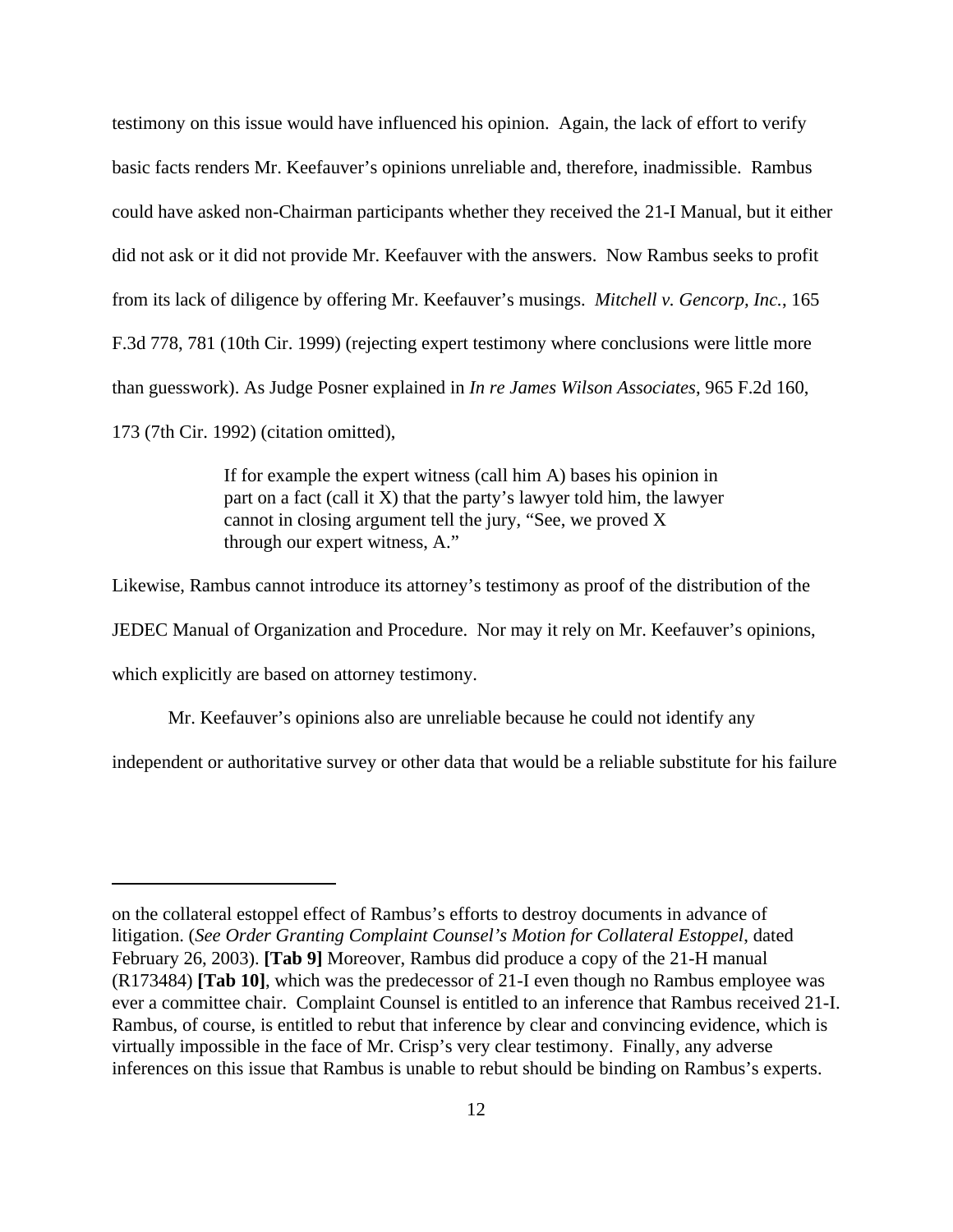to conduct his own investigation.<sup>9</sup> Mr. Keefauver's unfamiliarity with scholars in the field is not surprising given that he appears to rely only on his informal contacts with former colleagues in order to keep up to date. Keefauver Dep. at 68:20-69:24 **[Tab 2]**. Mr. Keefauver's inability to identify any literature is due to the fact that he did not conduct any research whatsoever.

- Q: How would an expert in this area keep current with what's happening in the field?
- A: I think you have to stay in personal contact with the engineers who participate in SDOs
- Q: Anything else?
- A: That's the best way that comes to mind. Again, I would look for literature, but to my knowledge, I have not made a formal search of this subject. But that's certainly a possibility. I have a new approach.
- Q: When you say you haven't made a formal search, is there some lesser than formal search that you conduct?
- A: No, I didn't make any search at all*.*

Keefauver Dep. at 69:25-70:13. **[Tab 2]**. Obviously, Mr. Keefauver will not find any

authoritative scholarship if he refuses to take a single moment to look for it. Expert opinions

should be made of sturdier stuff.

<sup>&</sup>lt;sup>9</sup> Although Mr. Keefauver could not identify any other surveys performed by scholars in the field, David Teece, one of Rambus's other experts cites a draft article by his colleague Dr. Mark Lemley for his survey of twenty-nine SSOs. *Expert Report of David Teece* at 28, n. 63. **[Tab 11]** The draft article recently was published and the survey expanded to include forty-three different SSOs. Mark A. Lemley, *Intellectual Property Rights and Standard-Setting Organizations*, 90 Cal. L. Rev. 1889 (2002). The fact that Rambus's economic expert relies on authorities that Mr. Keefauver has never even considered is a telling indictment of just how little help Mr. Keefauver's opinions will provide. If Mr. Keefauver's is of no help to Rambus's own experts, then how can he be of any help to Your Honor or the Commission?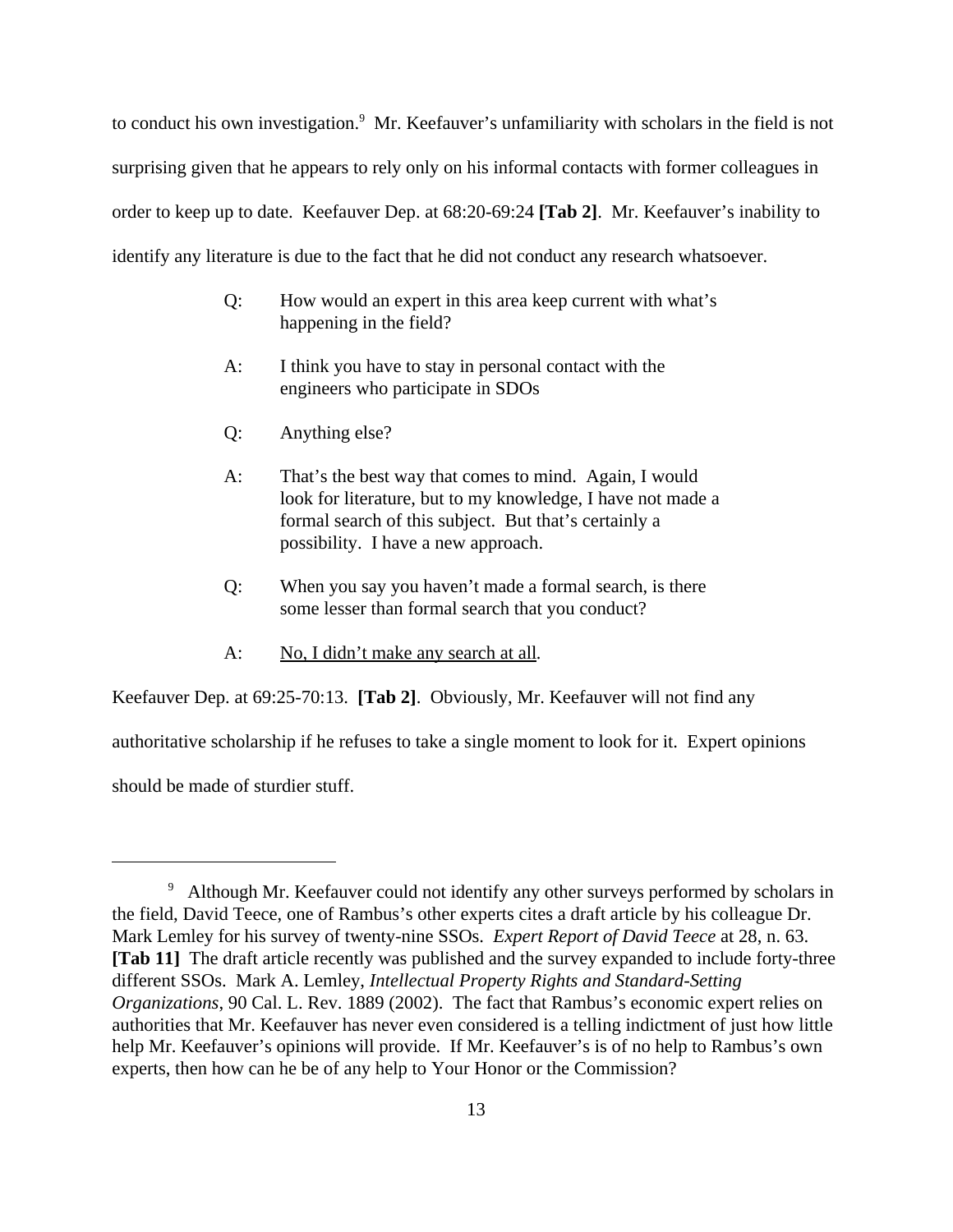Nor does Mr. Keefauver's limited personal experience with standard setting organizations provide sufficient data upon which to form a reliable basis for expert testimony. *See Lantec, Inc. v. Novell, Inc.*, 306 F.3d 1003, 1025-26 (10th Cir. 2002) (excluding testimony based, in part, on limited personal experience). Mr. Keefauver's experience is based on his time at AT&T and Bell Labs. While he did spend some time on the EIA patent committee more than thirty years ago, he has never participated in a committee that actually developed standards. Keefauver Dep. at 27:13-23 **[Tab 2]**. His experience is limited to advising the attorneys who advised the engineers actually participating in the standard setting process. *Id.* at 29:3-9. Thus, Mr. Keefauver's experience since the 1960's is two steps removed from the actual application of patent policies.

Interestingly, Mr. Keefauver's experience, to the extent that it is useful at all, is inconsistent with his opinions. Sometime in the 1980's, (Mr. Keefauver retired in 1989), he advised an AT&T or Bell Labs employee to disclose a patent application even though Mr. Keefauver understood that such a disclosure was not required by the SSO's patent policy. *Id.* at 31:17-34:22. Although Mr. Keefauver opines that the "costs" to the SSOs and its members and the lack of useful information in patent applications suggests that applications should not be disclosed (*see* Keefauver Rep. at par. 17 **[Tab 1]**; Keefauver Dep. at 13:13-14:7 **[Tab 2]**), none of those concerns prevented the disclosure in this instance notwithstanding the fact that disclosure was not required.

In sum, Mr. Keefauver conducted no independent research or survey. He is not aware of the existence of, much less did he consult, any academic articles or texts on the subject. Indeed, his basic opinions were formed before he read any of the testimony in this matter. If all that is required is to read six patent policies and guess that JEDEC members would assume that JEDEC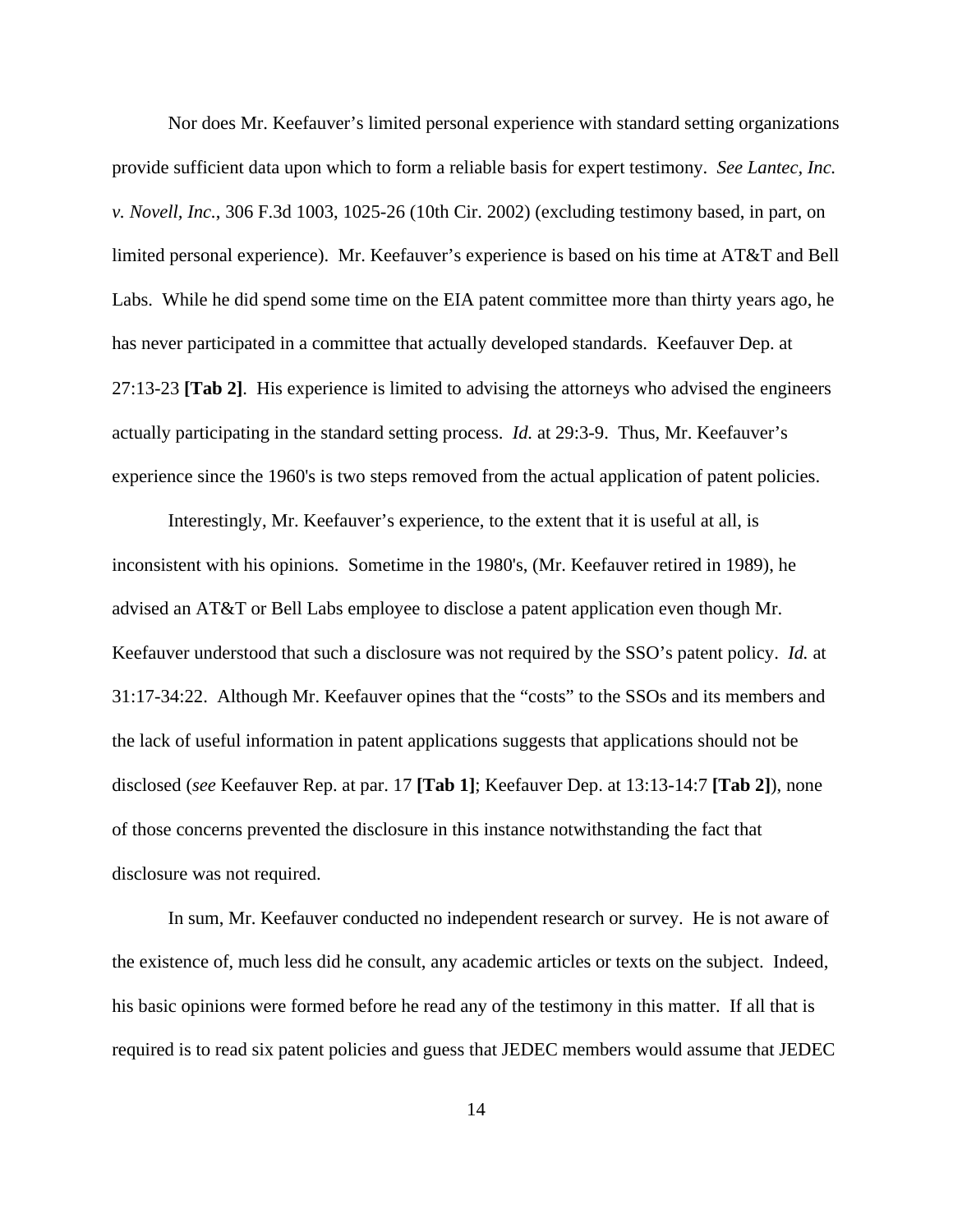follows the ANSI policy, then surely Your Honor does not require expert assistance. Furthermore, Mr. Keefauver's opinions appear to be in direct conflict with his actual work experience at AT&T and Bell Labs. In sum, the work conducted by Mr. Keefauver in this matter falls far short of the requirements of *Daubert*.

## **IV. Rambus is Estopped From Arguing or Presenting Any Evidence that the JEDEC Patent Policy Did Not Apply to Patent Applications**

Finally, Rambus should be precluded from offering any testimony – expert or otherwise – concerning whether the JEDEC patent policy applied to patent applications. That issue was squarely before the Federal Circuit in the *Infineon* litigation and was decided against Rambus. Rambus has not appealed that decision and, therefore, is bound by it. The issues concerning which Mr. Keefauver intends to testify were actually litigated in the *Infineon* case, were actually and necessarily determined in that proceeding, and applying estoppel against Rambus would not "work an unfairness." *E.g., McLaughlin v. Bradlee*, 803 F.2d 1197, 1201 (D.C. Cir. 1986); *Montana v. United States*, 440 U.S. 147, 153 (1979); *accord Mother's Restaurant, Inc. v. Mama's Pizza*, 723 F.2d 1566. 1571 (Fed. Cir. 1983); *United States v. Weems*, 49 F.3d 528, 531- 32 (9th Cir. 1995).

#### **CONCLUSION**

The proffered expert testimony of William Keefauver is not admissible because Mr. Keefauver's common sense opinions essentially are lay testimony that requires no specialized knowledge, Mr. Keefauver's opinions are based upon unreliable assumptions and rank guesswork, and Rambus is estopped from contesting the fact that the JEDEC patent policy requires the disclosure of patent applications. Therefore, Your Honor should grant Complaint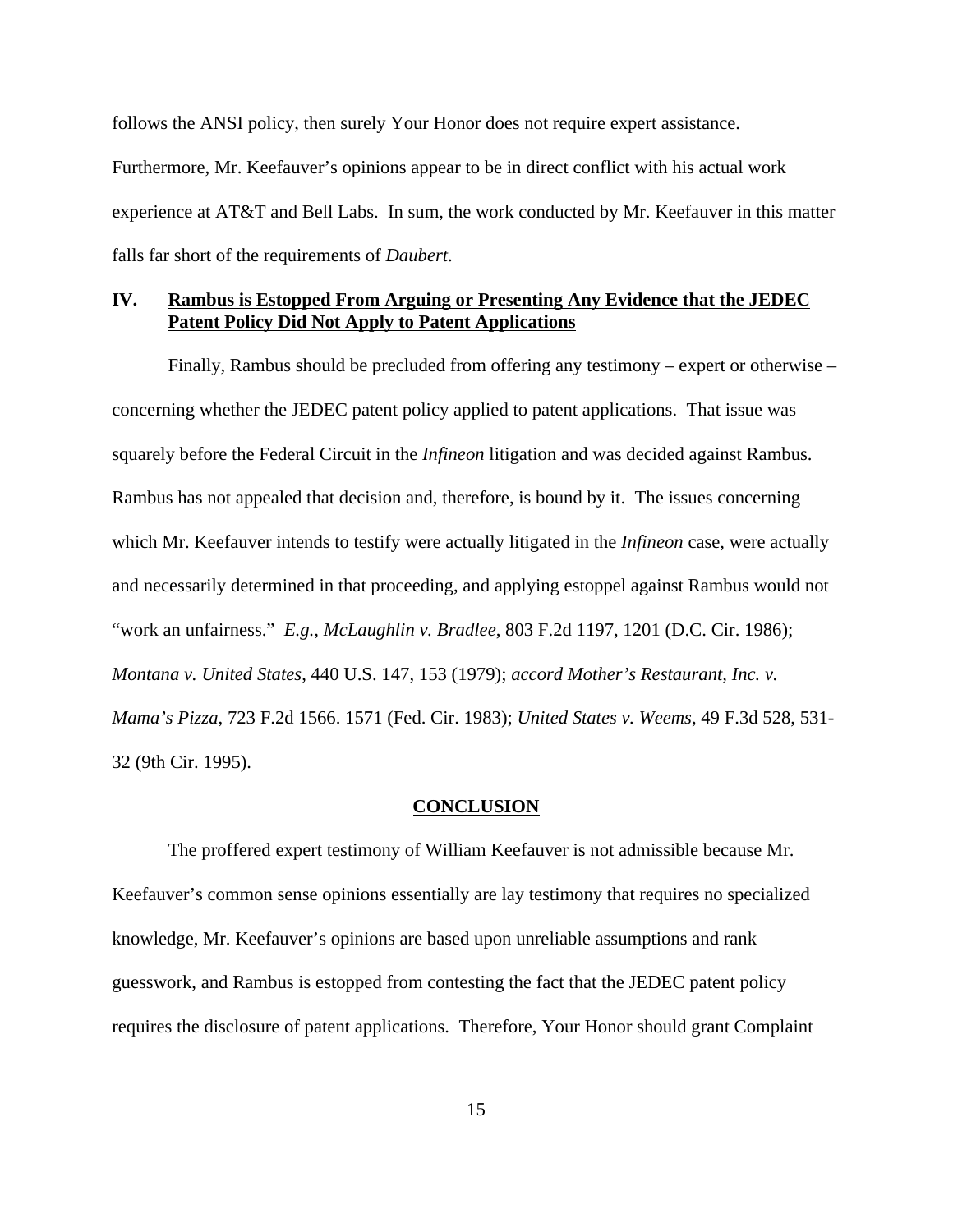Counsel's motion to exclude Mr. Keefauver's report and prohibit Mr. Keefauver from testifying in this matter.

Respectfully submitted,

\_\_\_\_\_\_\_\_\_\_\_\_\_\_\_\_\_\_\_\_\_\_\_\_

M. Sean Royall Geoffrey D. Oliver Jerome A. Swindell

BUREAU OF COMPETITION FEDERAL TRADE COMMISSION Washington, D.C. 20580 (202) 326-3663 (202) 326-3496 (facsimile)

COUNSEL SUPPORTING THE COMPLAINT

Dated: March 26, 2003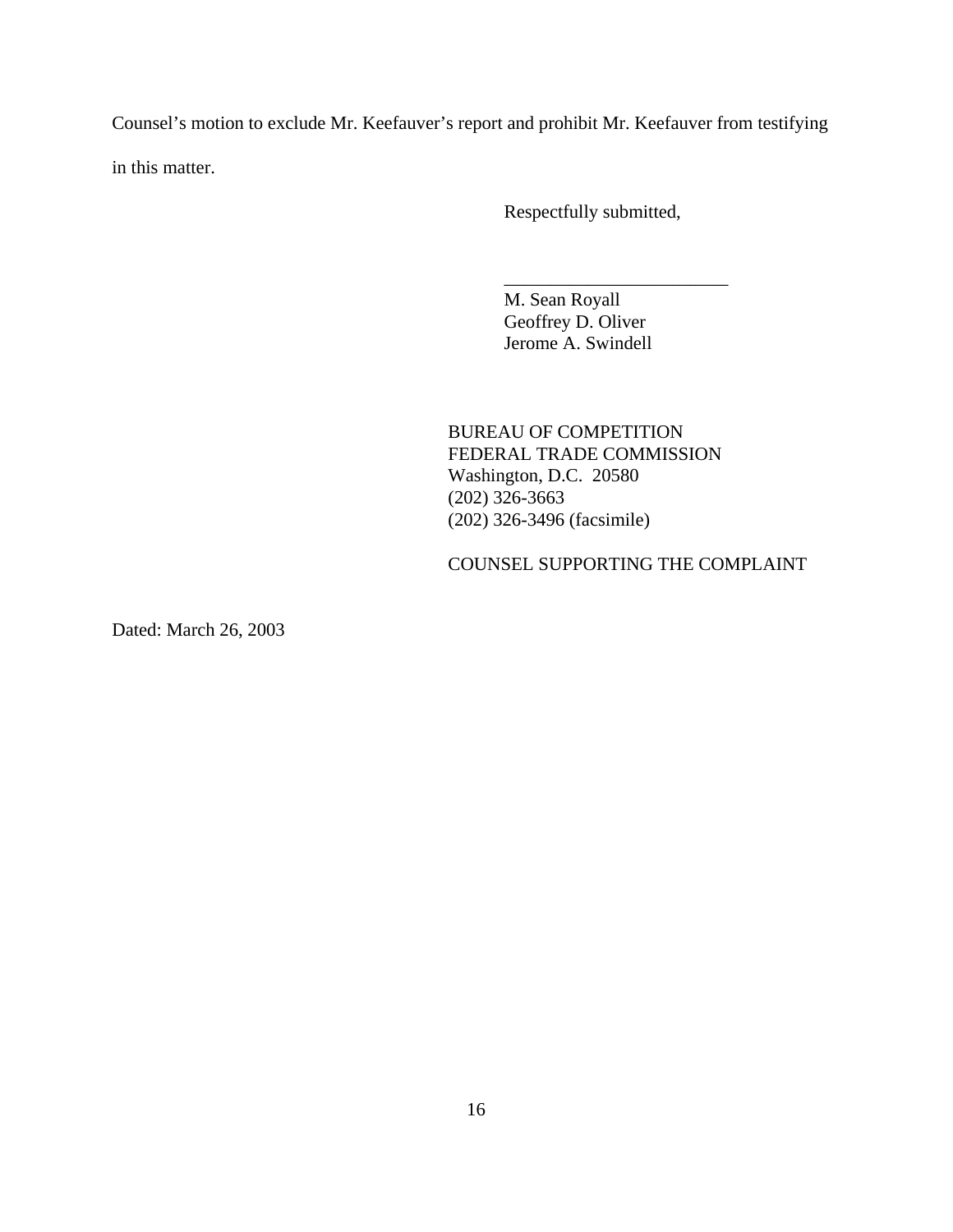## **UNITED STATES OF AMERICA BEFORE FEDERAL TRADE COMMISSION**

**Public Version**

In the Matter of

RAMBUS INCORPORATED,

Docket No. 9302

a corporation.

## **MOTION** *IN LIMINE* **TO PRECLUDE REPORT AND TESTIMONY OF WILLIAM L. KEEFAUVER**

Complaint Counsel hereby moves for entry of an order precluding the report and testimony of William L. Keefauver. Rambus intends to offer Mr. Keefauver as an expert in interpreting the duties that the JEDEC patent policy imposed on JEDEC's members. Mr. Keefauver's proffered testimony neither will be helpful to Your Honor nor is it based upon reliable methods, facts and or data. Therefore, it is irrelevant to this case. In addition, some of the matters concerning which Mr. Keefauver intends to testify were litigated and necessarily decided in *Rambus Inc. v. Infineon Technologies AG*, 155 F. Supp. 2d 668 (E.D. Va. 2001), *aff'd in part and rev'd in part*, 318 F.3d 1081 (Fed Cir. 2003), and should be given collateral estoppel effect in this proceeding. Rambus should be barred from relitigating the same factual issues here. We respectfully submit that Your Honor should grant this Motion for the reasons set forth in Complaint Counsel's Memorandum in Support of Motion *In Limine* to Preclude Report and Testimony of William Keefauver, filed March 26, 2003.

 $*$  \* \* \* \* \*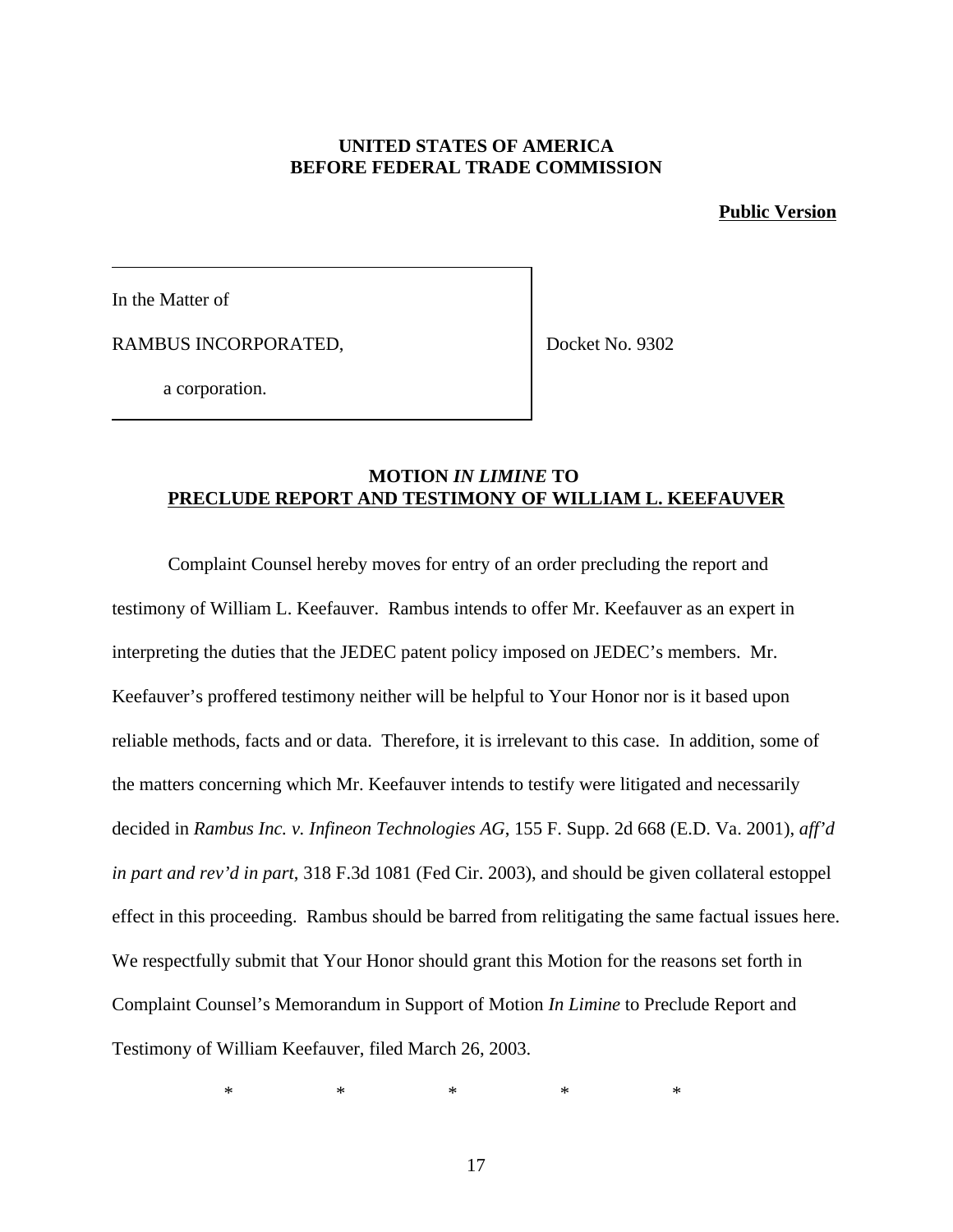Respectfully submitted,

\_\_\_\_\_\_\_\_\_\_\_\_\_\_\_\_\_\_\_\_\_\_\_\_

M. Sean Royall Geoffrey D. Oliver Jerome A. Swindell

BUREAU OF COMPETITION FEDERAL TRADE COMMISSION Washington, D.C. 20580 (202) 326-3663 (202) 326-3496 (facsimile)

COUNSEL SUPPORTING THE COMPLAINT

Dated: March 26, 2003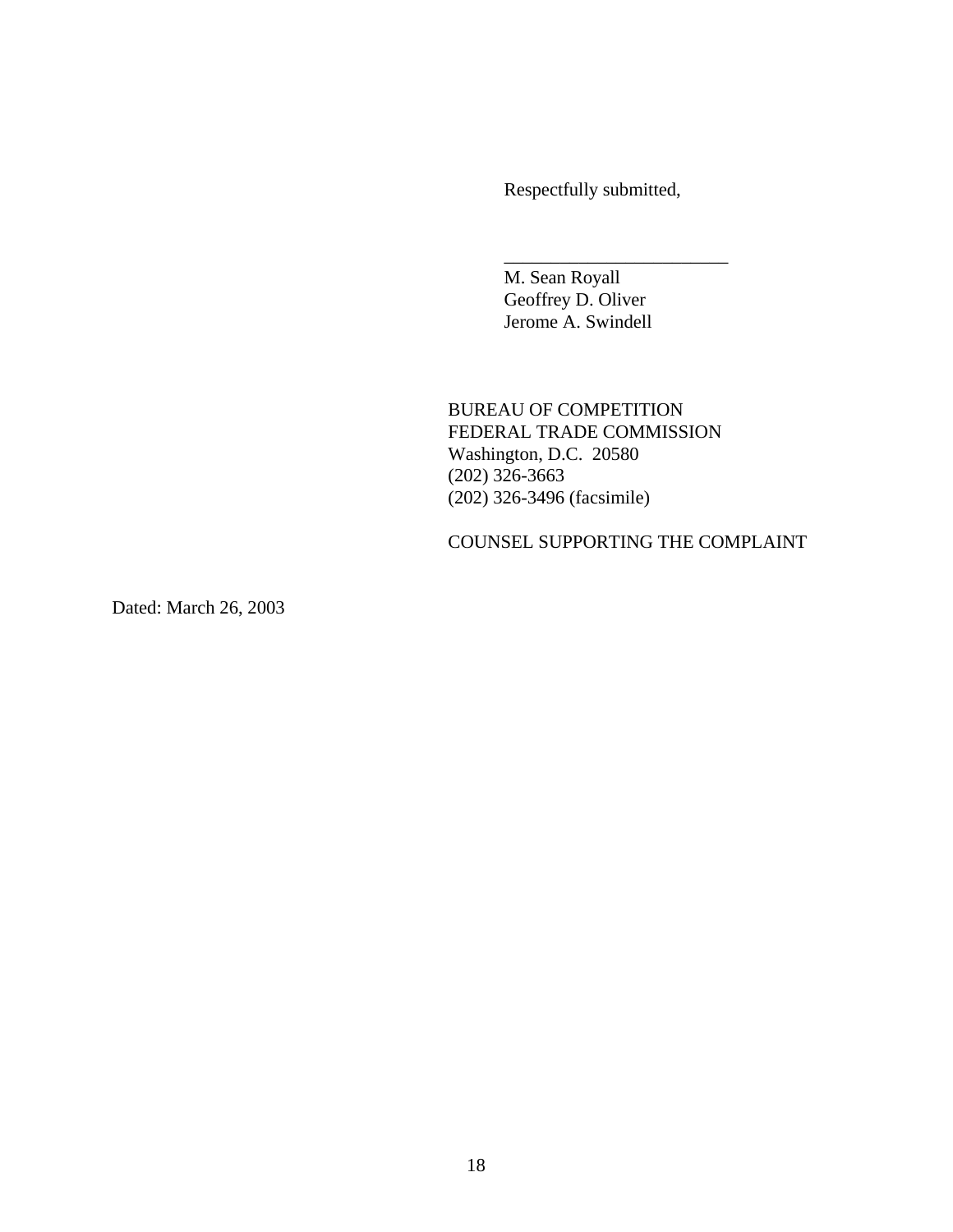# **UNITED STATES OF AMERICA BEFORE FEDERAL TRADE COMMISSION**

In the Matter of

RAMBUS INCORPORATED,

Docket No. 9302

a corporation.

# **[PROPOSED] ORDER**

Upon consideration of the Motion *In Limine* to Preclude Report and Testimony of

William Keefauver, dated March 26, 2003,

IT IS HEREBY ORDERED that Complaint Counsel's Motion is Granted.

\_\_\_\_\_\_\_\_\_\_\_\_\_\_\_\_\_\_\_\_\_\_\_\_\_\_\_\_\_\_ Stephen J. McGuire Chief Administrative Law Judge

Date: \_\_\_\_\_\_\_\_\_\_\_\_\_\_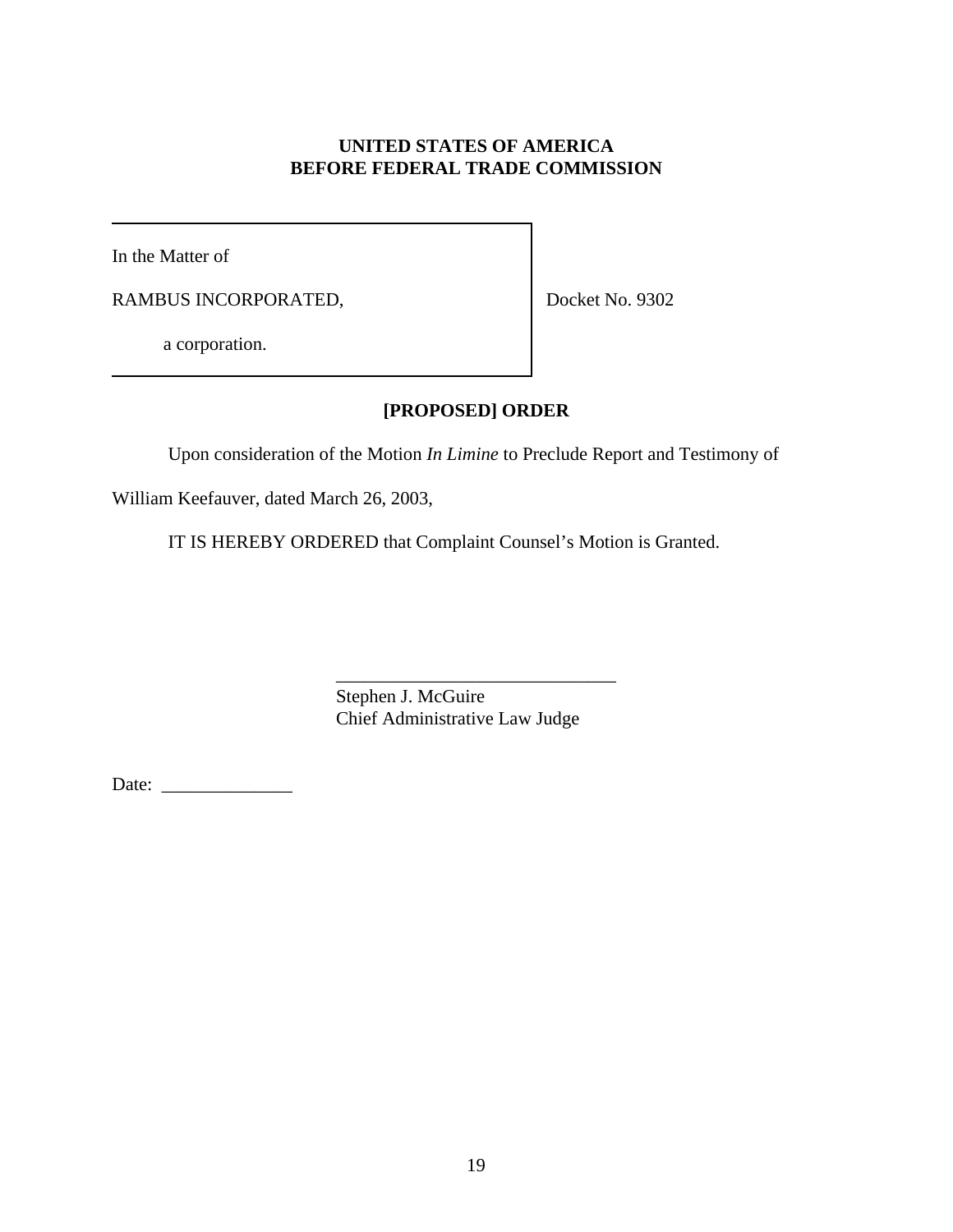# Tabs not included in public version.